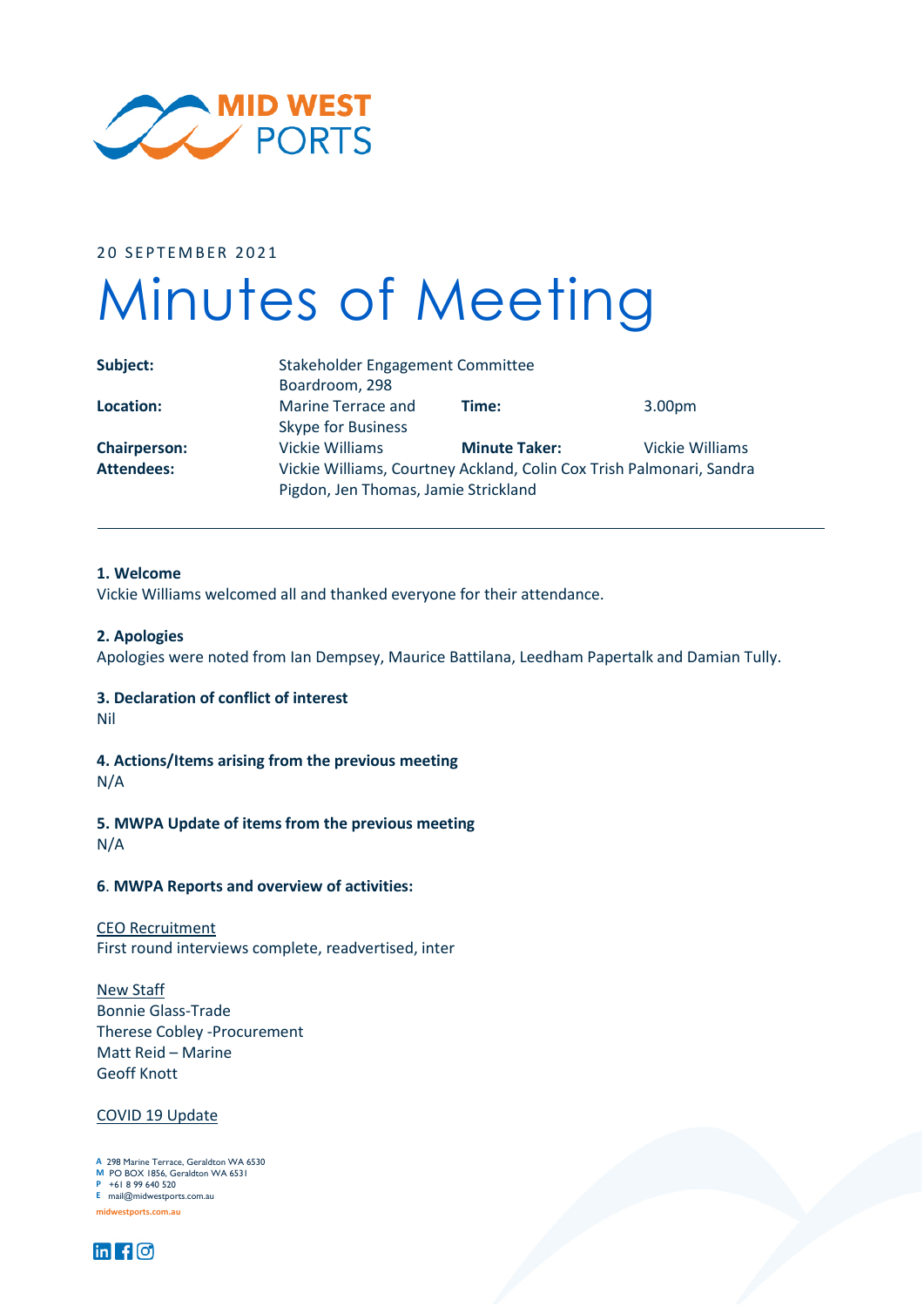

14 Day rule relates to the COVID 19 restriction for vessels coming to the Port of Geraldton. The restrictions remain in place.

2020/2021 Year in Review SP provided a presentation of the results of 2021 financial year.

# **7.** Progress of Strategic intent and MWPA operations

a) Update on current, new, and emerging projects that are of relevance to the community:

Dongara Marine and FBH Subdivision: An overview of the move of Dongara Marine and subdivision of FBH.

Firefighting Project Working through water supply source.

Oakajee Hydrogen Minister McTernan has established a working group in relation to design

Surge Mitigation Exploring different options for mitigating surge by reducing the surge impacts. (SK to provide presentation at December meeting)

Wharf 4 Deck Past half-way point, shut down of 14 days in October

Navigation Aid Tops Over half Channel markers were completed before winter hit, exploring options for completion.

b) Monitoring and environmental performance

Licencing Amendment Still working through the Licence Amendment

- - c) Maintenance and public space update

Eastern Breakwater and Jetty Ferry jetty to be built by MWPA

FBH Lighting Project is complete

**A** 298 Marine Terrace, Geraldton WA 6530 **M** PO BOX 1856, Geraldton WA 6531 **P** +61 8 99 640 520 **F** +61 8 99 640 555 **E** mail@midwestports.com.au **A** 298 Marine Terrace, Geraldton WA 653<br>**M** PO BOX 1856, Geraldton WA 6531<br>P +61 8 99 640 520



**midwestports.com.au midwestports.com.au**